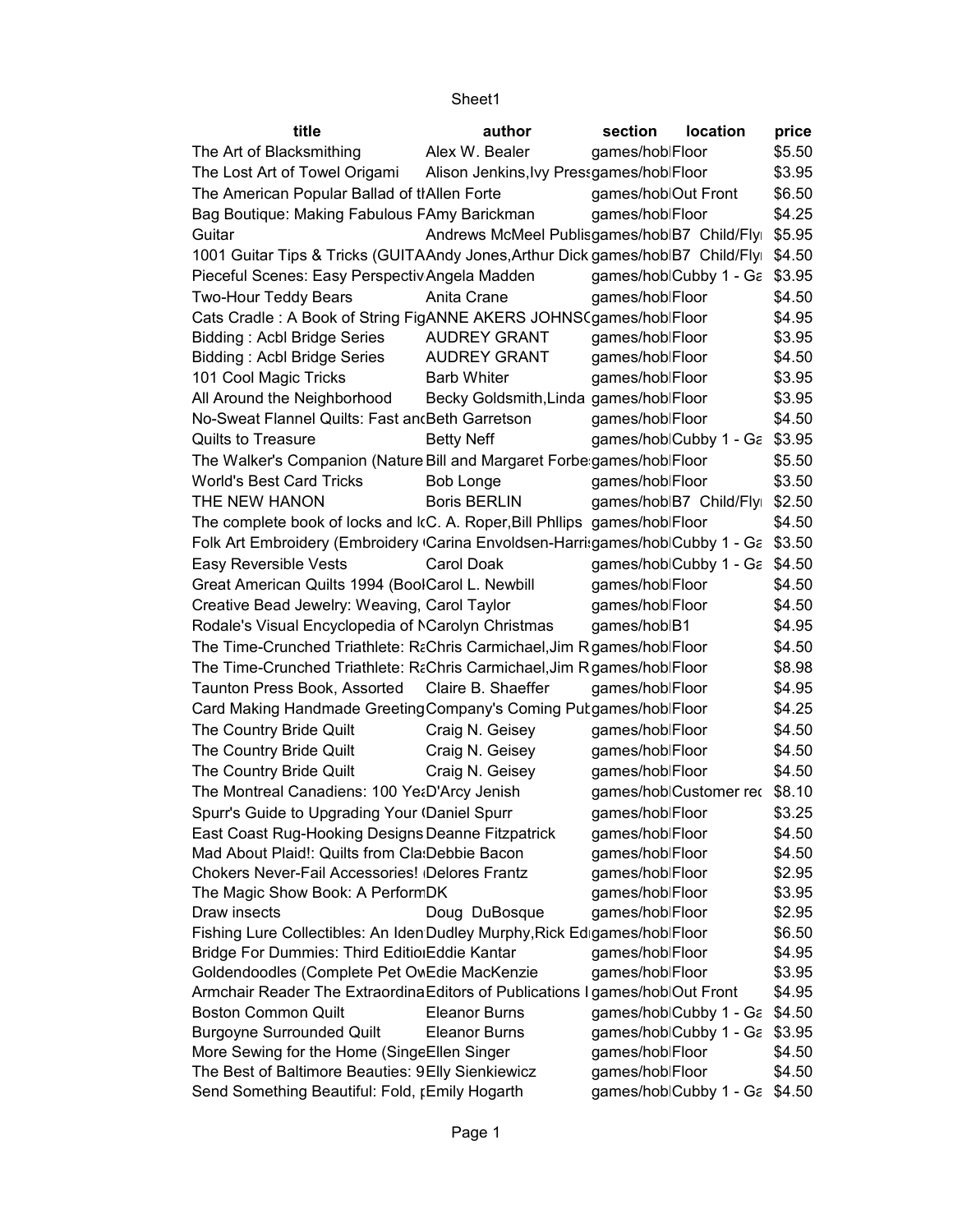| Eric Clapton - Unplugged                                                             | Eric Clapton                             | games/hoblB7 Child/Flyi       | \$4.50 |
|--------------------------------------------------------------------------------------|------------------------------------------|-------------------------------|--------|
| Weight Training for Cyclists (The Eric Schmitz, Ken Doyle games/hoblFloor            |                                          |                               | \$4.50 |
| A Reverence for Wood                                                                 | Eric Sloane                              | games/hoblFloor               | \$4.50 |
| World's Best Funny Songs                                                             | Esther L. Nelson                         | games/hoblB7 Child/Flyi       | \$2.95 |
| <b>Two-Minute Bridge Tips</b>                                                        | <b>Frank Stewart</b>                     | games/hoblFloor               | \$2.95 |
| FINGERPICKING GUITAR FOR EGary Turner and Brentogames/hoblB7 Child/Flyi \$4.50       |                                          |                               |        |
| CP54047 - Progressive Rhythm GGary Turner, Brenton Wigames/hobiB7 Child/Flyi         |                                          |                               | \$4.50 |
| Carpentry                                                                            | Gaspar J. Lewis                          | games/hoblFloor               | \$4.95 |
| Bent, Bound And Stitched: Collag Giuseppina Cirincione games/hoblFloor               |                                          |                               | \$4.50 |
| Run Your First Marathon: Everyth Grete Waitz, Gloria Avergames/hoblFloor             |                                          |                               | \$5.25 |
| Associated Press Pictorial History Hal Brock                                         |                                          | games/hoblB4                  | \$6.95 |
| Gospel's Best - Words and Music Hal Leonard Publishing games/hoblB7 Child/Flyi       |                                          |                               | \$3.95 |
| Applique Ideas (Creative Crafts) Hedi Probst-Reinhardt games/hoblCubby 1 - Ga \$3.95 |                                          |                               |        |
| A Guide to Quilling Flowers                                                          | Helen Walter                             | games/hoblCubby 1 - Ga \$4.95 |        |
| Training and Racing with a Power Hunter Allen, Andrew Ccgames/hoblFloor              |                                          |                               | \$4.95 |
| The Compleat Freshwater Fisherr Hunting & Fishing Libraigames/hoblFloor              |                                          |                               | \$6.50 |
| Quick Cozy Flannel Quilts                                                            | Inc. Leisure Arts                        | games/hoblFloor               | \$4.50 |
| Quick Cozy Flannel Quilts                                                            | Inc. Leisure Arts                        | games/hoblFloor               | \$4.50 |
| One + One: Hats: 30 Projects fror Iris Schreier                                      |                                          | games/hoblFloor               | \$3.25 |
| Unicorn Crafts: More Than 25 Ma Isabel Urbina Gallego                                |                                          | games/hoblFloor               | \$4.50 |
| <b>Chess For Beginners</b>                                                           | Israel A. Horowitz, Sol Hgames/hoblFloor |                               | \$3.95 |
| Reading the Race: Bike Racing friJamie Smith                                         |                                          | games/hoblFloor               | \$4.50 |
| Art of Fabric Books                                                                  | Jan Bode Smiley                          | games/hoblCubby 1 - Ga        | \$4.50 |
| Kids Cottage Book, The: Official AJane Drake, Ann Love                               |                                          | games/hoblFloor               | \$3.95 |
| Quilling Australian Native Flowers Jean Woolston-Hamey games/hoblFloor               |                                          |                               | \$4.50 |
| Machine Embroidered Quilts: Crealennifer Lokey                                       |                                          | games/hoblFloor               | \$4.50 |
| More Creative Lettering: Techniqu Jenny Doh                                          |                                          | games/hoblFloor               | \$4.50 |
| <b>Story Book Quilts</b>                                                             | Jensen, Lynette                          | games/hoblFloor               | \$3.95 |
| Beyond trivia                                                                        | Jerome Agel                              | games/hoblOut Front           | \$4.95 |
| Running Within: A Guide to MasteJerry Lynch, Warren A. games/hoblFloor               |                                          |                               | \$4.50 |
| The Complete Book of Rug Hooki Joan Moshimer                                         |                                          | games/hoblFloor               | \$4.50 |
| Petal By Petal - Appli-Bond FloweJoan Shay                                           |                                          | games/hoblFloor               | \$3.95 |
| Storytelling With Rubber Stamps (Joanna Campbell-Slan games/hoblFloor                |                                          |                               | \$4.50 |
| Special delivery: Using the square Jodi Barrows                                      |                                          | games/hoblFloor               | \$3.95 |
| The Mountain Biker's Training BibJoe Friel                                           |                                          | games/hoblFloor               | \$7.95 |
| Geocaching for Dummies                                                               | Joel McNamara                            | games/hoblFloor               | \$4.50 |
| No Need for Speed: A Beginner's John Bingham                                         |                                          | games/hoblFloor               | \$4.95 |
| Nhl Hockey                                                                           | John MacKinnon                           | games/hoblFloor               | \$5.95 |
| Accent on Achievement, Book 2 John O'Reilly, Mark Willigames/hoblB7 Child/Flyi       |                                          |                               | \$3.50 |
| Running Start to Finish                                                              | John Stanton                             | games/hoblFloor               | \$3.95 |
| The Complete Worst-Case ScenaJoshua Piven, David Borgames/hoblOut Front              |                                          |                               | \$3.50 |
| Guitar Fitness - An Exercising HarJosquin des Pres                                   |                                          | games/hoblB7 Child/Flyr       | \$3.95 |
| Concepts in Sulky: Rayon & meta Joyce Drexler                                        |                                          | games/hoblFloor               | \$3.95 |
| <b>Courthouse Steps Quilt</b>                                                        | Judy Knoechel                            | games/hoblFloor               | \$3.95 |
| Mariner's Compass: An American Judy Mathieson                                        |                                          | games/hoblFloor               | \$3.95 |
| The Art of Running Faster                                                            | Julian Goater, Don Melvigames/hoblFloor  |                               | \$5.50 |
| Crafts for Every Season                                                              | <b>Kelly Doust</b>                       | games/hoblFloor               | \$5.50 |
| Squash (Guidelines S)                                                                | <b>KEN WEATHERLEY</b>                    | games/hoblFloor               | \$1.50 |
| The Mental Edge: Maximize Your Kenneth Baum                                          |                                          | games/hoblFloor               | \$4.50 |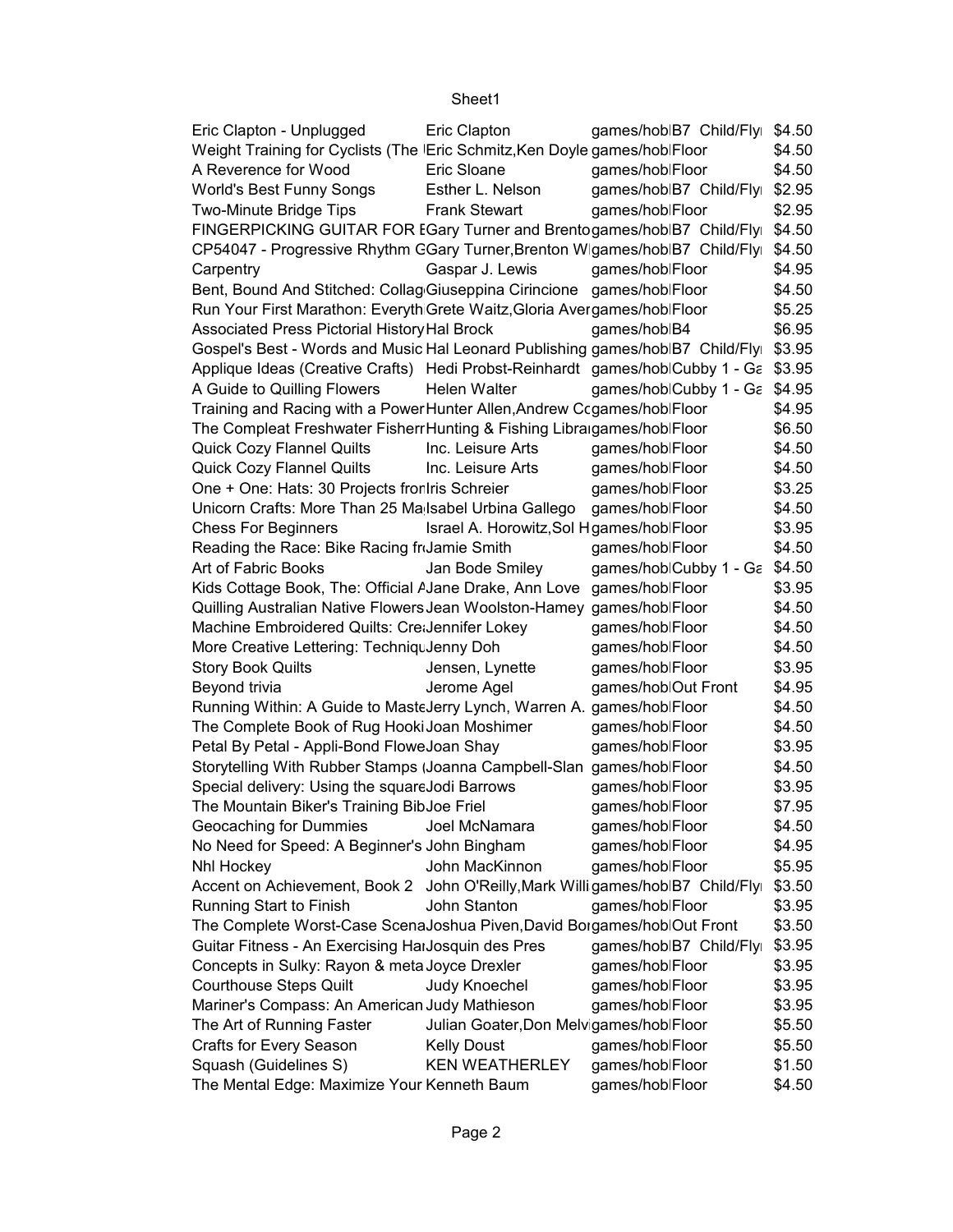| Bead-opedia: The Only Beading FKerrie Berrie                                       |                                        | games/hoblCubby 1 - Ga \$4.50                   |        |
|------------------------------------------------------------------------------------|----------------------------------------|-------------------------------------------------|--------|
| The Prayer Shawl Ministry: ReachLeisure Arts                                       |                                        | games/hoblCubby 1 - Ga \$3.95                   |        |
| The Joy of Music Leonard Bernst Leonard Bernstein                                  |                                        | games/hoblOut Front                             | \$4.50 |
| Family Craft Cards                                                                 | Liesure Books Ltd                      | games/hoblFloor                                 | \$4.50 |
| Fabric Landscapes by Machine Linda Crone                                           |                                        | games/hoblFloor                                 | \$4.50 |
| {Cross Stitch} Lemon Drops and LLinda Durbano                                      |                                        | games/hoblFloor                                 | \$2.50 |
| Scrap Bonanza II                                                                   | Linda Halpin                           | games/hoblFloor                                 | \$3.95 |
| <b>Beautiful Patchwork Gifts</b>                                                   | Linda Seward                           | games/hoblFloor                                 | \$4.50 |
| Cooking On A Stick: Campfire Re Linda White                                        |                                        | games/hoblFloor                                 | \$4.50 |
| Weight Training For Dummies Liz Neporent, Suzanne Sgames/hoblFloor                 |                                        |                                                 | \$5.50 |
| Sharon, Lois and Bram Sing A-Z Lois & Bram Sharon                                  |                                        | games/hoblB7 Child/Flyr                         | \$3.50 |
| Classic Patchwork and Quilting Margit Echols                                       |                                        | games/hoblFloor                                 | \$4.95 |
| Quilts from America's Heartland: {Marianne Fons, Liz Port(games/hoblFloor          |                                        | \$5.95                                          |        |
| Square Dance: Fancy Quilts from Martha Thompson                                    |                                        | games/hoblFloor                                 | \$4.50 |
| The Songs of Mary-Chapin CarpeMary-Chapin Carpenter games/hoblB7 Child/Flyi \$4.50 |                                        |                                                 |        |
| Put Your Stamp on It: 20 Adorabl Meagan Lewis                                      |                                        | games/hoblCubby 1 - Ga \$4.50                   |        |
| Kids Knitting: Projects for Kids of Melanie Falick                                 |                                        | games/hoblFloor                                 | \$4.50 |
| quick knit Keepsakes - 6 baby afgMelissa Leapman                                   |                                        | games/hoblCubby 1 - Ga \$3.95                   |        |
| Michael Aaron Piano Course LessMichael Aaron                                       |                                        | games/hoblB7 Child/Flyi \$3.50                  |        |
| The Complete Idiot's Guide to CarMichael Mouland                                   |                                        | games/hoblFloor                                 | \$4.95 |
| Handmade Bird, Bee, and Bat Ho Michele McKee-Orsini                                |                                        | games/hoblFloor                                 | \$4.95 |
| Easy Applique Samplers: 20 Desi Mimi Dietrich                                      |                                        | games/hoblFloor                                 | \$4.50 |
| The Home Cabinetmaker: WoodwMonte Burch                                            |                                        | games/hoblCubby 1 - Ga \$5.50                   |        |
| The True Friends Art to Heart                                                      | Nany Halvorsen                         | games/hoblFloor                                 | \$3.95 |
| Standard Bidding with Sayc                                                         | Ned Downey, Ellen Pomgames/hoblFloor   |                                                 | \$4.50 |
| Jigs, Fixtures, and Shop FurnitureNick Engler                                      |                                        | games/hoblFloor                                 | \$4.50 |
| A Swing for Life: Revised and Up Nick Faldo                                        |                                        | games/hoblFloor                                 | \$6.50 |
| Knits for Barbie Doll: 75 Fabulous Nicky Epstein                                   |                                        | games/hoblCubby 1 - Ga \$5.95                   |        |
| Lace for Beginners                                                                 | Nihon Vogue                            | games/hoblFloor                                 | \$2.95 |
| The Complete Candlemaker: TeclNorma Coney                                          |                                        | games/hoblFloor                                 | \$4.50 |
| The Braided Rug Book: Creating 'Norma M. Sturges                                   |                                        | games/hoblCubby 1 - Ga \$4.95                   |        |
| <b>Essential Drawing Companion</b>                                                 | Packages                               | games/hoblFloor                                 | \$4.95 |
| The Quilt Room                                                                     | Pam Lintott, Rosemary Agames/hoblFloor |                                                 | \$4.50 |
| Fantasma Magic Instruction ManuParadox                                             |                                        | games/hoblFloor                                 | \$3.95 |
| Round Robin Quilts: Friendship QPat Magaret, Donna Slu:games/hoblFloor             |                                        |                                                 | \$4.50 |
| The Monster Book of Cartooning Peter Coupe                                         |                                        | games/hoblRR3 - Rolling                         | \$6.50 |
| The Sail Magazine Book Of Sailin Peter Johnson                                     |                                        | games/hoblFloor                                 | \$6.50 |
| Paper Crafts                                                                       | Peter Williams                         | games/hoblFloor                                 | \$5.95 |
| Peter, Paul & Mary Songbook                                                        |                                        | Peter Yarrow, Paul Stoolgames/hoblB7 Child/Flyi | \$4.50 |
| Play Poker Like the Pros                                                           | Phil Hellmuth                          | games/hoblFloor                                 | \$5.50 |
| The MONOPOLY Companion: Th Philip Orbanes                                          |                                        | games/hoblSpinner Rack                          | \$3.95 |
| A Beginner's Guide to Chess Kit Publications Internation games/hoblFloor           |                                        | \$2.95                                          |        |
| Cooperstown Hall Of Fame Baset Publications Internation games/hoblB4               |                                        |                                                 | \$6.95 |
| The Guitar Handbook                                                                | Ralph Denyer                           | games/hoblB7 Child/Flyi                         | \$4.95 |
| <b>Timeless Running Wisdom</b>                                                     | <b>Richard Benyo</b>                   | games/hoblFloor                                 | \$4.50 |
| Soccer Skills and Techniques                                                       | <b>Richard Bradbeer</b>                | games/hoblFloor                                 | \$4.50 |
| Woodcarving With Rick Butz: 14 FRick Butz, Ellen Butz                              |                                        | games/hoblFloor                                 | \$4.50 |
| 501 Best Shop Tips for WoodworlRobert J. Settich                                   |                                        | games/hoblFloor                                 | \$4.95 |
| Woodworking: Tools, Fabrication, Robert Lento                                      |                                        | games/hoblFloor                                 | \$4.95 |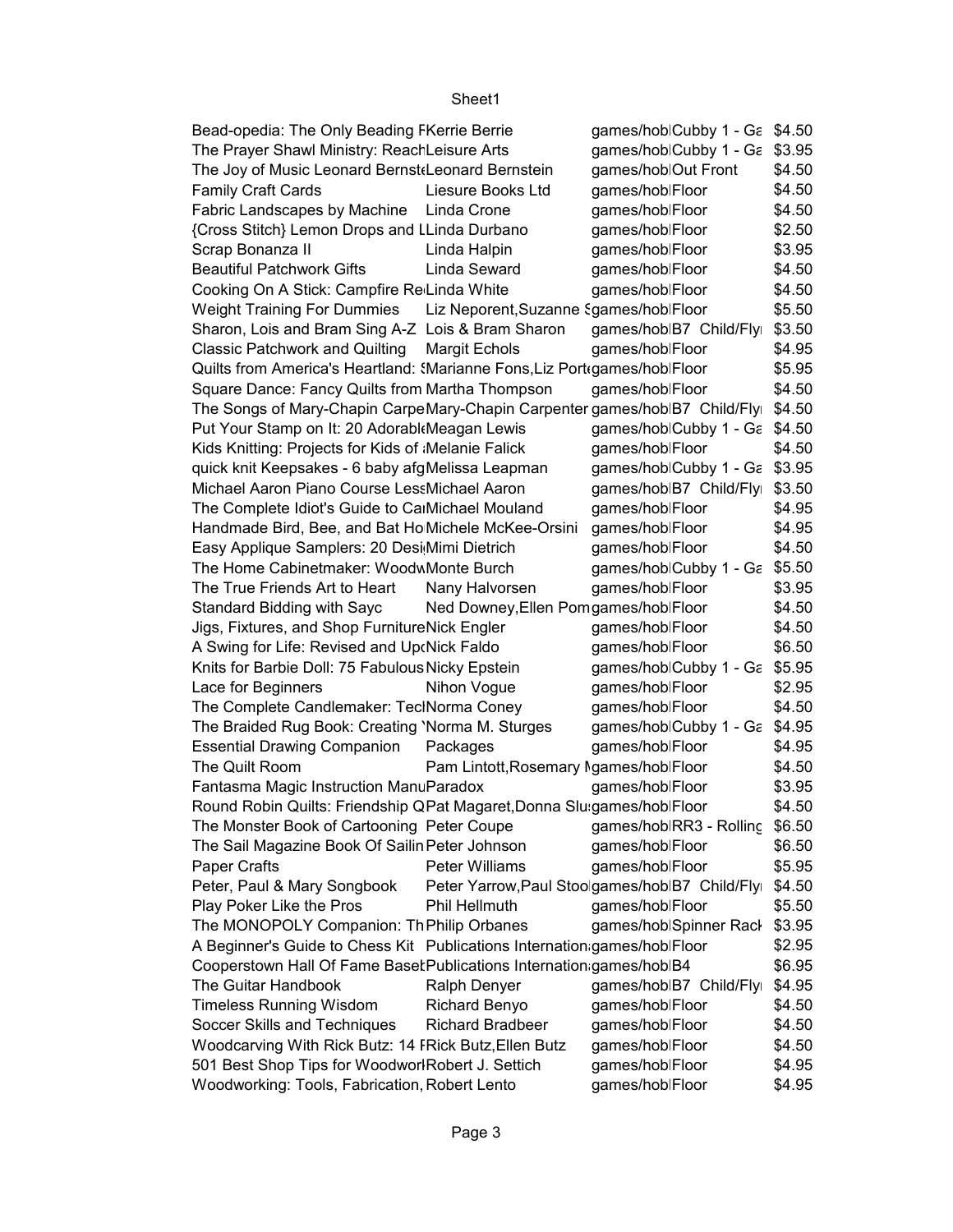| The Official Overstreet Comic BocRobert M. Overstreet                            |                                         | games/hoblRR4 - Rolling \$5.50  |         |
|----------------------------------------------------------------------------------|-----------------------------------------|---------------------------------|---------|
| Complete book of wood finishing Robert Scharff                                   |                                         | games/hoblFloor                 | \$4.50  |
| <b>Colonial Quilted Patterns</b>                                                 | Robin And Hilda Pardecgames/hoblFloor   |                                 | \$3.95  |
| Woodcarving Illustrated: Book 1 Roger Schroeder, Paul Agames/hoblFloor           |                                         |                                 | \$4.50  |
| The Encyclopedia of Motorcycles: Roland Brown                                    |                                         | games/hoblFloor                 | \$4.50  |
| The Rolling Stones (Guitar Signat Rolling Stones, Wolf Magames/hoblB7 Child/Flyi |                                         |                                 | \$4.50  |
| Complete Book of Woodworking Ł Rosario Capotosto                                 |                                         | games/hoblFloor                 | \$4.50  |
| Runner's World The Runner's BocRoss Tucker, Jonathan Igames/hoblFloor            |                                         |                                 | \$4.50  |
| The Illustrated History of Harley-DRoy Bacon                                     |                                         | games/hoblFloor                 | \$4.95  |
| Eastern Ontario Fishing Mapbook Russell Mussio, Wesley games/hoblFloor           |                                         |                                 | \$4.95  |
| The Banner Book (Craft Kaleidos Ruth Ann Lowery                                  |                                         | games/hoblFloor                 | \$4.50  |
| Santana's Greatest Hits (SongbocSantana                                          |                                         | games/hoblB7 Child/Flyr         | \$4.50  |
| The Complete Photo Guide to PerSarah Veblen                                      |                                         | games/hoblFloor                 | \$5.95  |
| Awesome Yo-Yo Tricks                                                             | Shar Levine, Robert Bovgames/hoblFloor  |                                 | \$2.95  |
| Design Challenge: Half Log CabinSharyn Squier Craig                              |                                         | games/hoblFloor                 | \$3.95  |
| Crocheted Softies: 18 Adorable A Stacey Trock                                    |                                         | games/hoblFloor                 | \$4.50  |
| Finishing the Hat: Collected LyricsStephen Sondheim                              |                                         | games/hoblB7 Child/Flyi \$5.95  |         |
| Sunbonnet Sue: All Through the <i>Sue Linker</i>                                 |                                         | games/hoblCubby 1 - Ga \$4.50   |         |
| Crochet Your Way                                                                 | Susan Levin, Gloria Jensgames/hoblFloor |                                 | \$4.95  |
| Quilling for Scrapbooks & Cards Susan Lowman                                     |                                         | games/hoblFloor                 | \$4.95  |
| Quilts for Mantels and More: 11 DSusan Thomson                                   |                                         | games/hoblFloor                 | \$4.50  |
| Eco Craft: Recycle Recraft Restyl Susan Wasinger                                 |                                         | games/hoblFloor                 | \$11.23 |
| Total Redneck Manual: 221 WaysT. Edward Nickens, Will games/hoblFloor            |                                         |                                 | \$5.95  |
|                                                                                  |                                         |                                 | \$6.50  |
| Play Rock Guitar Includes Interacterry burrows                                   |                                         | games/hoblB7 Child/Flyi         |         |
| Stringing Along (Designer Series) That Patchwork Place                           |                                         | games/hoblFloor                 | \$4.50  |
| The Quilting Bee (Quilt Shop Seri That Patchwork Place                           |                                         | games/hoblFloor                 | \$4.50  |
| Greetings in Cross-Stitch: The Va THE VANESSA=ANN Cgames/hoblFloor               |                                         |                                 | \$4.50  |
| One-Of-A-Kind Quilt Labels: Uniq Thea Nerud                                      |                                         | games/hoblFloor                 | \$4.50  |
| Popular Woodworking Pocket ShrTom Begnal                                         |                                         | games/hoblCubby 1 - Ga \$4.50   |         |
| Even More (Book 3 of the "TemplaTrudie Hughes                                    |                                         | games/hoblFloor                 | \$3.95  |
| 365 Easy Projects for Every Occa Unknown                                         |                                         | games/hoblCubby 1 - Ga \$4.50   |         |
| Art of Defiance                                                                  | Unknown                                 | games/hoblFloor                 | \$3.50  |
| <b>Bicycling Magazine's Training TecUnknown</b>                                  |                                         | games/hoblFloor                 | \$4.50  |
| Bradley's New Giant Piano Book Unknown                                           |                                         | games/hoblB7 Child/Flyi \$4.50  |         |
| Cartoon Fun                                                                      | Unknown                                 | games/hoblB7 Child/Flyi \$3.95  |         |
| Crocheting Tablecloths and PlaceUnknown                                          |                                         | games/hoblFloor                 | \$2.95  |
| First Steps in Quilting by Leslie LiıUnknown                                     |                                         | games/hoblFloor                 | \$4.50  |
| Gigi                                                                             | Unknown                                 | games/hoblB7 Child/Flyr         | \$3.50  |
| <b>Great American Quilts 1993</b>                                                | Unknown                                 | games/hoblFloor                 | \$4.50  |
| <b>Grunge Guitar Bible</b>                                                       | Unknown                                 | games/hoblB7 Child/Flyi \$4.50  |         |
| Guitar Basics: A Beginning Guitar Unknown                                        |                                         | games/hoblB7 Child/Flyi \$4.50  |         |
| Holiday Piggyback Songs: New S <sub>'</sub> Unknown                              |                                         | games/hoblB7 Child/Flyi \$3.50  |         |
| Hunt Camp Book Series                                                            | Unknown                                 | games/hoblB7 Child/Flyi \$24.95 |         |
| Irrestistabel Arans - Liesure Arts                                               | Unknown                                 | games/hoblCubby 1 - Ga \$3.95   |         |
| Mary Engelbreit Cross-Stitch                                                     | Unknown                                 | games/hoblFloor                 | \$4.50  |
| Papercraft                                                                       | Unknown                                 | games/hoblCubby 1 - Ga \$6.50   |         |
| Penny Press Puzzler's Giant Bool Unknown                                         |                                         | games/hoblRR3 - Rolling \$3.95  |         |
| Quilt of Belonging: The Invitation IUnknown                                      |                                         | games/hoblFloor                 | \$5.95  |
| Reader's Digest Festival of Popul Unknown                                        |                                         | games/hoblB7 Child/Flyi \$4.95  |         |